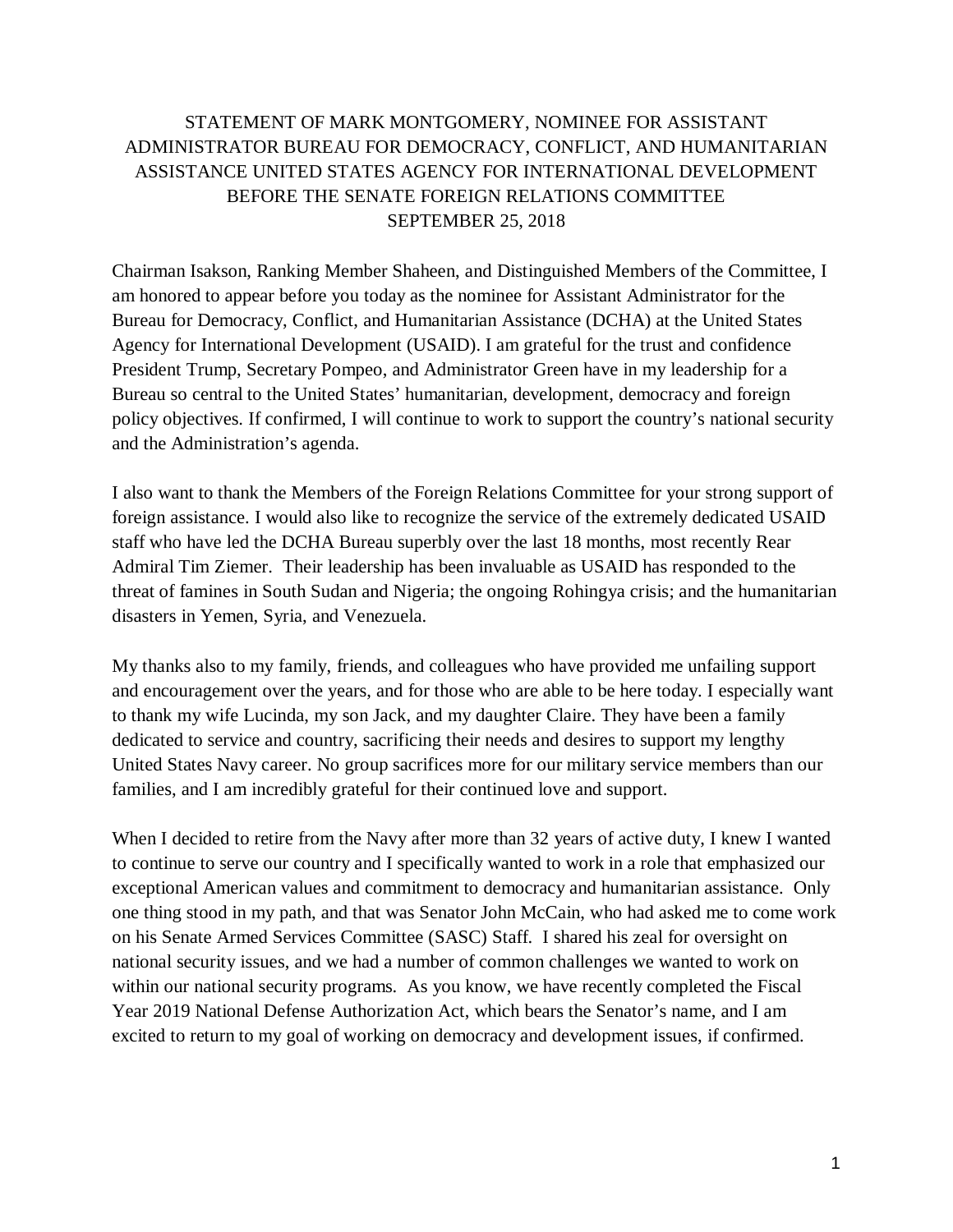I am particularly honored to be nominated to lead the DCHA Bureau. I previously had the opportunity to see USAID's work with democracy and governance in my first flag officer tour at U.S. European Command, where I led the Combatant Command's political-military programs in the Baltics, Balkans and Caucasus. In this assignment, I worked closely with the State Department and USAID country teams, and I was able to observe, and support, the positive progress of U.S. democracy and stabilization efforts in these nascent and transitioning democracies. This assignment taught me the valuable role that the U.S. Government, and, more specifically, USAID, has in building stable, resilient democracies, and how the development of these democracies contributes to the stable international order the United States both supports and relies on.

DCHA's Center of Excellence on Democracy, Human Rights and Governance helps nations build effective institutions and robust civil societies so they have better potential to provide security and justice, economic opportunity, and political freedom for their people. As Administrator Green has said, the crises we see today so often reflect a lack of democratic foundations, effective governing institutions, and respect for human rights. Ensuring democratic foundations is critical to the work USAID does around the world, and is pivotal for the journey to self-reliance.

During my career as a nuclear trained surface warfare officer in the United States Navy, I had the privilege to work with USAID during the responses to numerous disasters. DCHA's responsibilities when disaster strikes are significant, as the U.S. Government's lead for humanitarian response through the Offices of U.S. Foreign Disaster Assistance (OFDA) and Food for Peace (FFP). Collectively, they responded to disasters in 53 countries around the world last year, to provide life-saving food, shelter, medical care, and other essential services.

There is no more powerful and iconic symbol of America abroad than when USAID sends a Disaster Assistance Response Team (DART) into the heart of an emergency. I witnessed DCHA's capabilities up close during the U.S. response to Typhoon Haiyan in 2013 in the Philippines. At the time, I was serving as the Commander of the Carrier Task Force in the Western Pacific, embarked on the USS GEORGE WASHINGTON. I was immediately assigned as the Maritime Force Commander, and, in that role, led the response on the part of the U.S. Navy, working side by side with OFDA's DART to respond to the typhoon. The DART deployed even before the super typhoon made landfall, and, throughout our interactions, I saw the incredible value USAID's expeditionary teams bring to a disaster response. OFDA and FFP brought speed, expertise, resources, and the spirit of the American people to a disaster that threatened tens of thousands of Filipino lives.

Additionally, as the Director of Operations at U.S. Pacific Command from 2014-2017, I worked with the DCHA Bureau again in USAID's response to the Nepal earthquake in 2015. I helped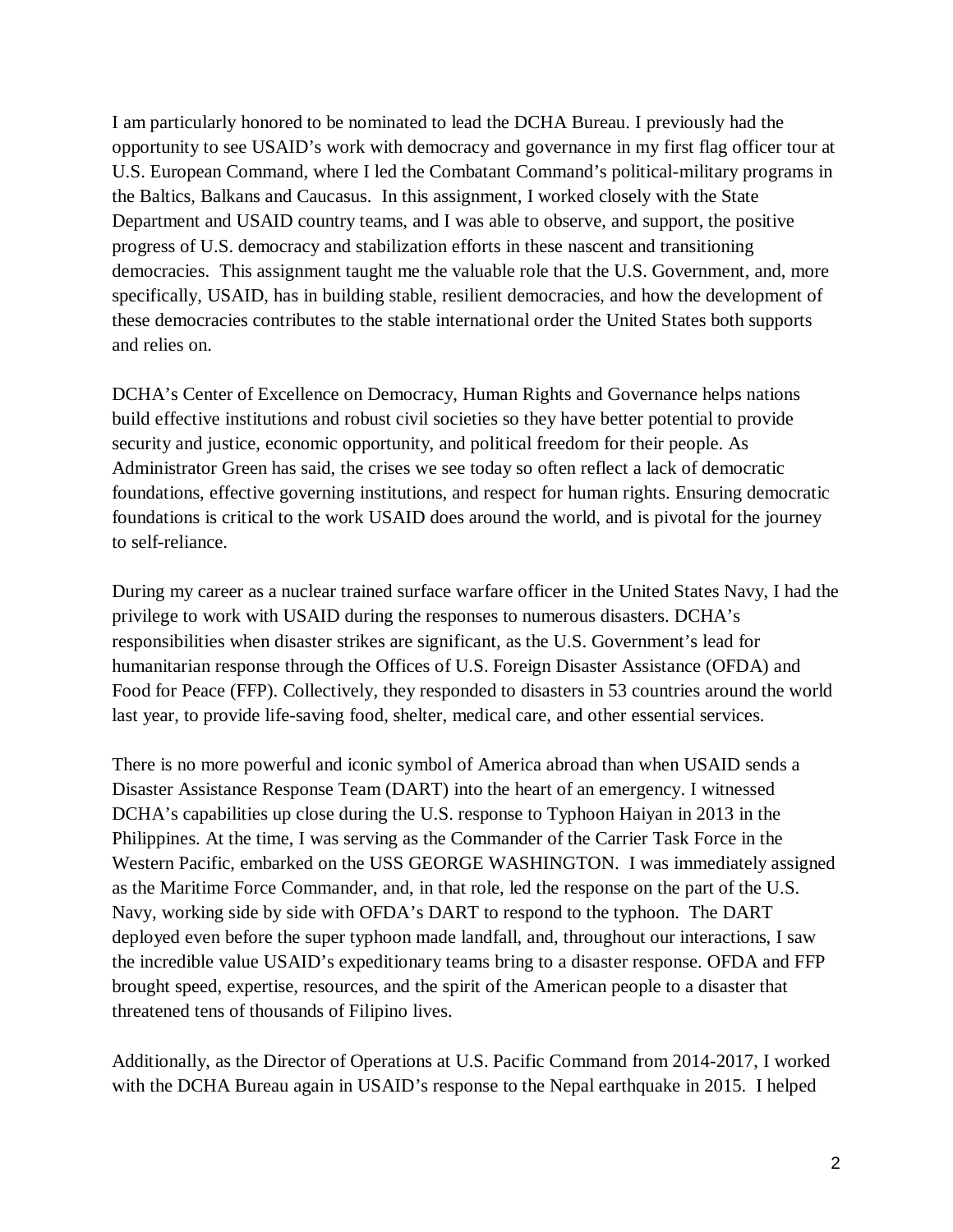organize and coordinate the extensive military airlift support to USAID as part of Operation Sayhayogi Haat, during which USAID deployed a DART to provide relief supplies and conduct search and rescue operations to find survivors.

While at PACOM, I worked very closely with the humanitarian and civil-military advisors from DCHA's Office of Civil-Military Coordination embedded in the combatant command. These USAID staff provided expertise and support, helped two national security entities speak the same language, and brought their unique capabilities to bear on addressing the developmental and democracy challenges throughout South and South East Asia.

DCHA also assists nations with the difficult task of post-crisis political and social transition, and works to address the root causes of instability before conflicts become humanitarian emergencies. The Office of Transition Initiatives, for instance, has programs in places such as Libya, Nigeria, Nicaragua, and Somalia, where its partners work with national and local leaders to provide basic services and give a voice to people in marginalized communities. The Conflict Management and Mitigation office assesses the prospects of conflict, and works with local and international organizations to reduce the risks of violence by supporting grassroots demands for peace. Teams from across DCHA continually analyze risk, whether of famine, mass atrocities, communicable disease, or flooding, to build resilience in our partner nations.

The Office of American Schools and Hospitals Abroad (ASHA) program within DCHA directly supports some of the leading global education and health facilities, investments that contribute to U.S. public diplomacy efforts and foster strong civil society institutions and excellence in higher education and innovation.

Taken together, the offices across the DCHA Bureau represent the core capabilities required to provide rapid and effective assistance to those suffering from disaster and conflict, to help foster a faster and more durable recovery and, importantly, to shore up democracy and governance as the most critical means of preventing further conflict and lessening the devastation of natural disaster.

If confirmed, I look forward to working closely with Congress, the interagency, and the international community on three key areas.

The first is enhancing the coherence of the U.S. Government's response to conflict, which includes: improving the Administration's ability to identify fragile states and provide corrective, mitigating measures; institutionalizing the Stabilization Assistance Review with the Departments of Defense and State to leverage diplomatic engagements, defense, and foreign assistance effectively to stabilize conflict-affected areas; and further strengthening civil-military collaboration within Washington offices, the Combatant Commands and in the field.